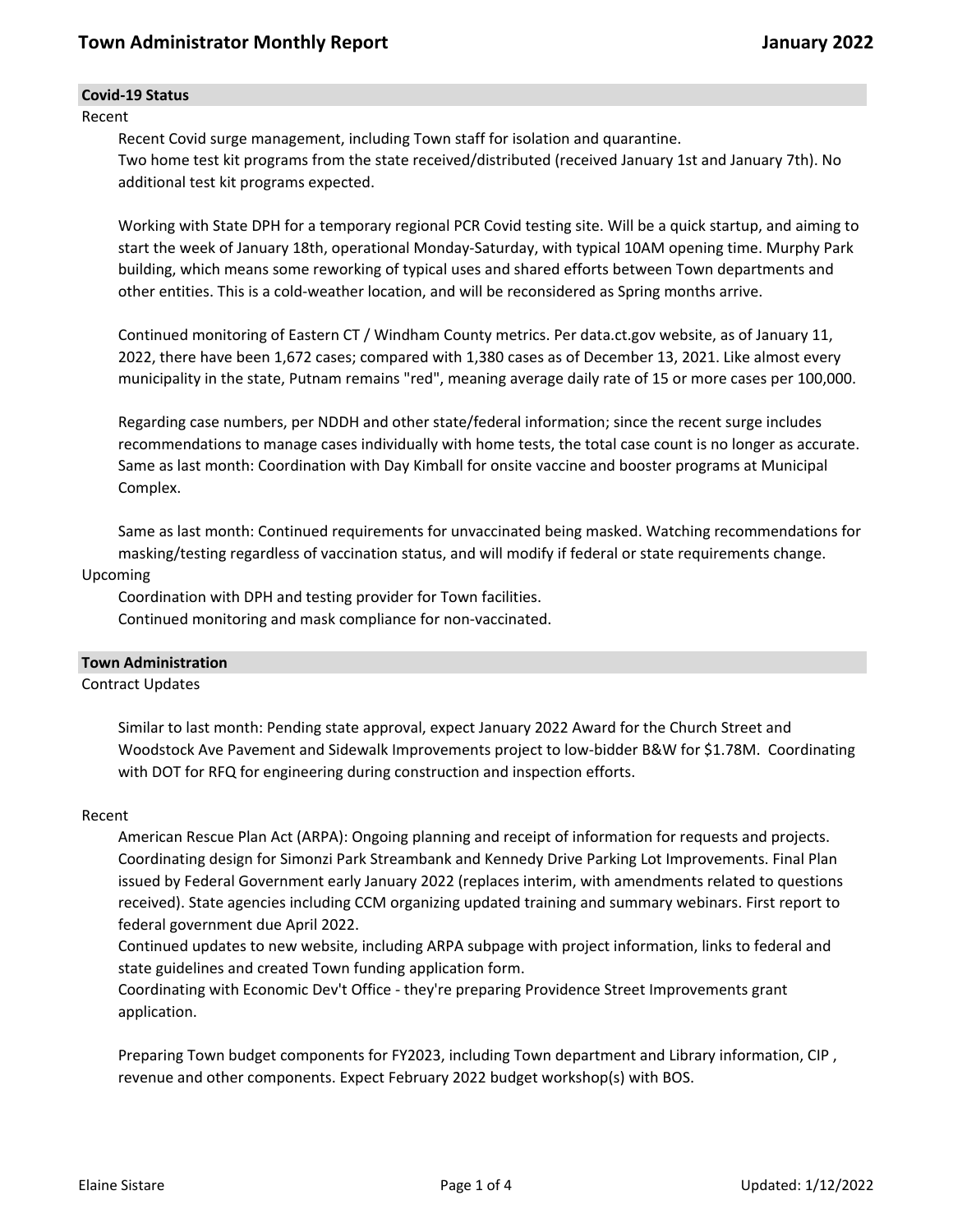Similar to last month: Continued Punch list for Municipal Complex, coordinating with Building Committee for final contract decisions. Expect to add irrigation system and possibly sitework for playground area. Same as last month: Continued coordination with Real Estate Agent for Town Hall and Library properties (Delpha Very assist).

Ongoing Union communications, ongoing negotiations with the Town Hall staff sub-group. Shared Town's proposals based on the subgroup and expect Union review/feedback January 2022.

### Upcoming

Town budget preparation, review and revisions as the budget process moves through internal, Mayor, BOS, BOF and final Town Meeting steps.

Ongoing: research and discussion about ARPA funds, including vetting and considering outside agency requests with BOS. Spring 2022 report due to Federal Government.

Continued Union negotiations expected for all three subgroups through first months of 2022.

Same as previous: Work with Novus to create email addresses for all Town employees, including field crews, as means of Human Resource and Management direct communication.

### **Municipal Complex**

Recent

Same as last month: Final construction activities including punch list, coordinating with architect, construction manager and Building Committee. Consideration for final contract work. Ongoing coordination with various vendors and subcontractors.

Ongoing coordination for various uses of space including TVCCA meal program start, use of Community Rooms, Commission on Aging activities in Community Room.

# Upcoming

Same as last month: Coordination with Building Committee for expected startup and commissioning efforts over next several months; with expected project file closeout activities in 2022.

### **Road and Sidewalk Improvements**

Recent

Continued efforts toward contract aware for Church Street and Woodstock Ave Pavement and Sidewalks Project.

Same as last month: Continued coordination with NECCOG for LOTCIP applications for School Street Sidewalks and Grove Street Sidewalks. SHPO application for Grove Street

[Same as last month: Note that Highway has various more standard paving projects ongoing and upcoming.] Upcoming

After receipt of state approval, Town/B&W Contract Execution for Church Street and Woodstock Ave Pavement and Sidewalks Improvements.

Same as last month: Address DOT comments to Grove Street and School Street sidewalks design submittals. NECCOG completing Grove Street design, expect J&D to propose design finalization efforts for School Street design (update ~5 year ago School Street sidewalk design documents).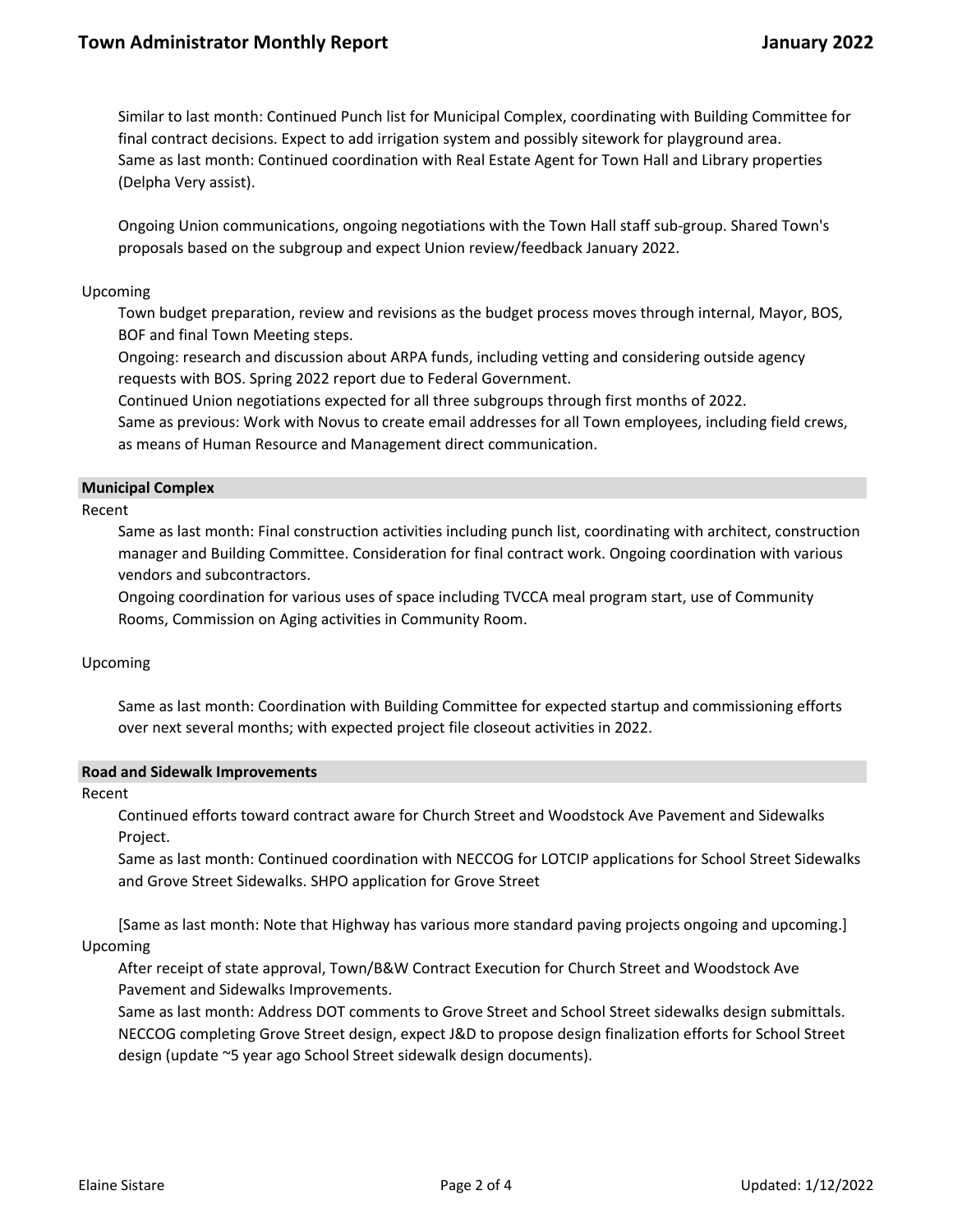### **Bridges**

Recent

Ongoing: Continued planning and design for Danco Road Bridge replacement. Expect 2022 construction start.

# Upcoming

Ongoing: In-house minor repairs to bridges to comply with DOT inspection comments.

Ongoing: Continued project management for Town bridge repair/replacement.

Same as last month: Initiate planning and permitting with engineering consultant for East Putnam Road Bridge over Mary Brown Brook. (2022 or beyond construction)

Same as last month: Coordinate with State DOT to explore options for federal or state financing assistance with future replacement of Danco Road Bridge.

### **Athletic and Recreation**

Recent

Ongoing: coordination with consultant Weston & Sampson for Airline Trail Improvements project Trail Bed Improvements including connection to Putnam River Trail at Quinebaug River (Town of Pomfret leading). Ongoing: Project with Weston & Sampson for alternative analysis and planning for DEEP-funded planning project for River Trail connection to Air Line Trail in Thompson.

### Upcoming

Same as previous: Continued trail alternative analysis and planning activities, including discussions with railroad for adjacent trail and/or crossing; and DOT for road-side corridor.

### **Other Town Responsibilities**

### Recent

Ongoing tracking of MS4 stormwater requirements (Land Use Agent Bruce Fitzback lead). Coordinate with consultant on wet- and dry-weather sampling and GIS mapping on stormwater structures. WPCA: Monthly construction progress meeting with USDA and G. Donovan for wastewater treatment plant storage building and generator project (USDA funding). Winter little construction activities, expect construction through Summer 2022.

Same as last month: DEEP provided Final Decision on December 14th on Wheelabrator Expansion, related to Wheelabrator's application for stormwater permit and other environmental permitting - DEEP to finalize and issue permits.

Regarding draft Permit for Town (closed) Municipal Landfill Stewardship Permit - completed DEEP public hearing in mid-December. Comment period has closed and expect final DEEP decision in upcoming month or so.

### Upcoming

Same as last month: Land Use Agent drafting procedure for Town-owned properties, including process for possible sale of properties without long-term need or benefit. Expect draft Ordinance for Selectmen review in 2022.

Same as last month: WPCA coordination for quality based selection and advertisement for consulting services, as applicable for state funding.